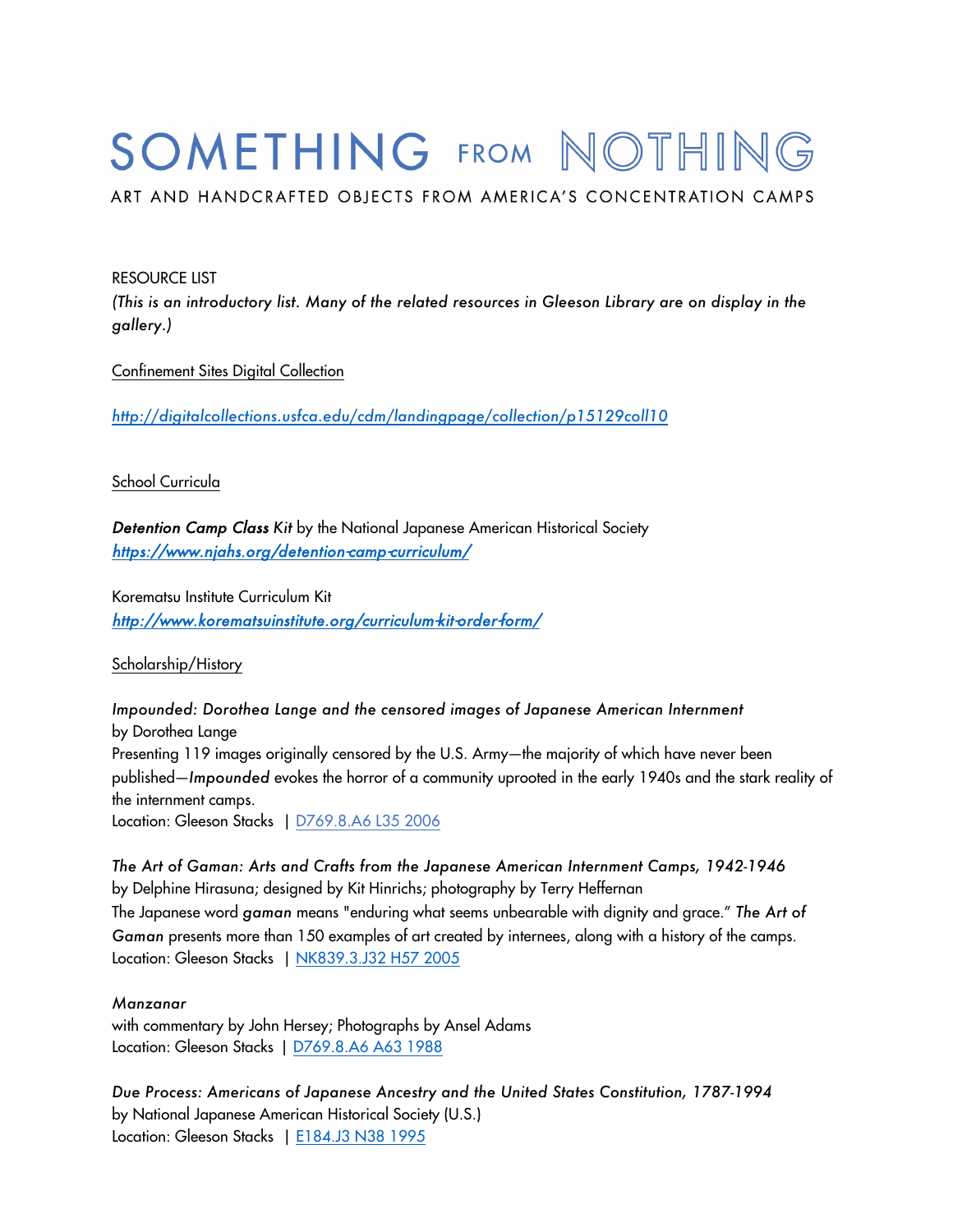*Reminiscing in Swingtime: Japanese Americans in American Popular Music, 1925-1960*  by George Yoshida George Yoshida has brought forth a fascinating tale of Japanese American jazz and swing players whose lives remained unknown to most fans and historians.

 *Beauty Behind Barbed Wire: The Arts of the Japanese in Our War Relocation Camps*  by Allen H. Eaton

 This illustrated book was the first to examine the arts and crafts produced by incarcerated Japanese Americans. The foreword to the book was written by Eleanor Roosevelt.

Memoir

 *From our Side of the Fence: Growing Up in America's Concentration Camps*  Edited by Brian Komei Dempster These first-person accounts by eleven former internees draw from their memories of youth in America's concentration camps. Excerpts from the collection have been included in the exhibition.

Location: Gleeson Stacks | D769.8.A6 F76 2001

### *Making home from war : Stories of Japanese American Exile and Resettlement*  Edited by Brian Komei Dempster; Foreword by Greg Robinson

 Written by twelve Japanese American elders who gathered regularly at the Japanese Cultural and Community Center of Northern California, this collection of stories reveals their exodus from concentration camps into a world that in a few short years had drastically changed. Excerpts from the collection have been included in the exhibition.

Location: Gleeson Stacks | D769.8.A6 M325 2011

### *Desert Exile: The Uprooting of a Japanese-American Family*

 This is a moving personal account by a woman who grew up in Berkeley and was attending the University of California when the war began. Location:Gleeson Stacks | D769.8.A6 U25 1982 by Yoshika Uchida

*Citizen 13660* 

by Mine Okubo

 Okubo's classic illustrated memoir of life in relocation centers in California and Utah illuminates the experience of Japanese Americans with poignant drawings and witty, candid text. Located: Gleeson Stacks | D769.8.A6 O38 1946

#### *Nisei Daughter*

by Monica Itoi Sone

 With charm, humor, and deep understanding, Monica Sone tells what it was like to grow up Japanese American on Seattle's waterfront in the 1930s and to be subjected to "relocation" during World War II. Location: Gleeson Stacks | <u>E184.J3 S69</u>

### *Only What We Could Carry: the Japanese American Internment Experience*

by Lawson Fusao Inada

 Through personal documents, art, and propaganda, Inada expresses the fear, confusion and anger of the camp experience. A project of the California Civil Liberties Public Education Program.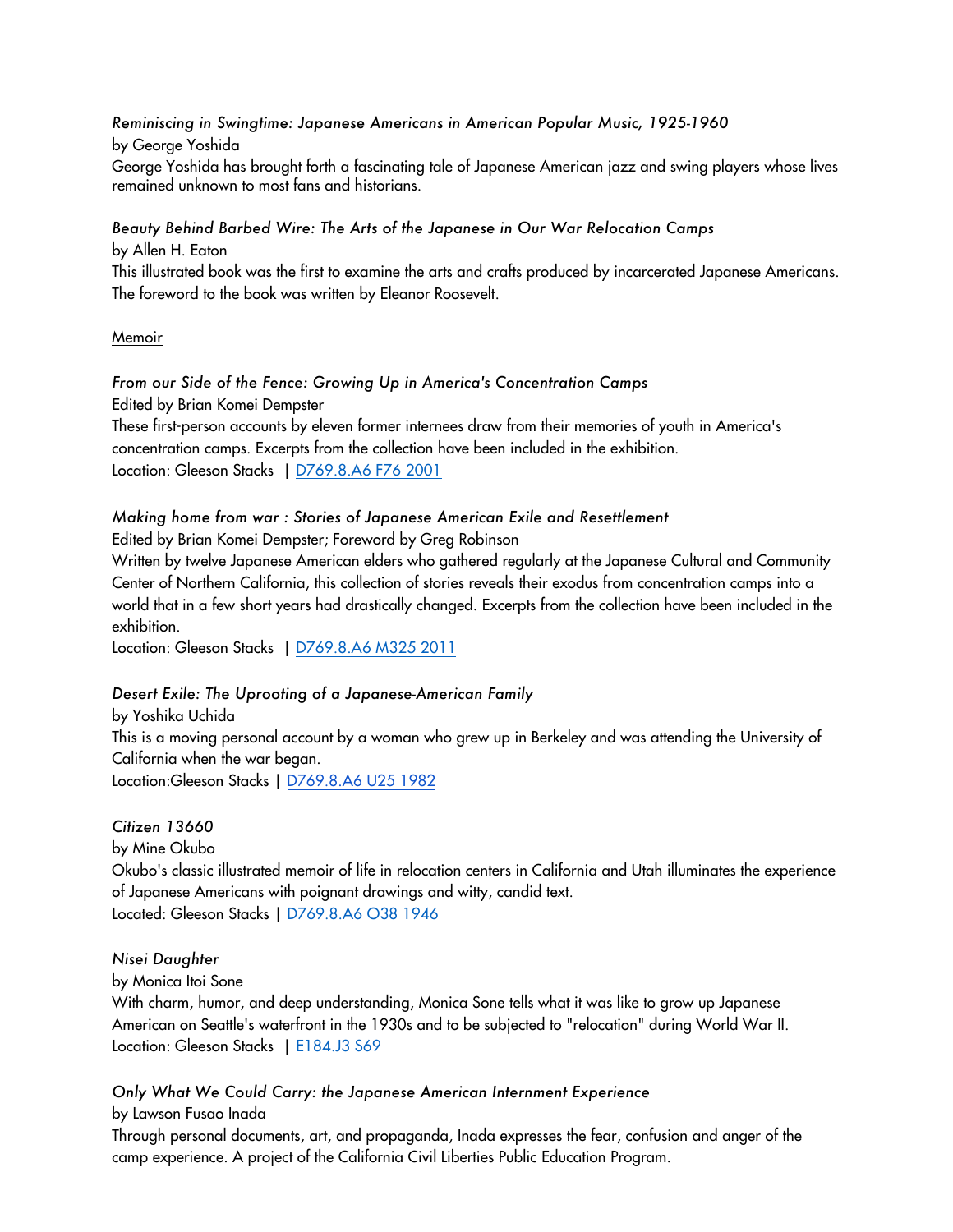Location: Gleeson Stacks | D769.8.A6 O55 2000 c.2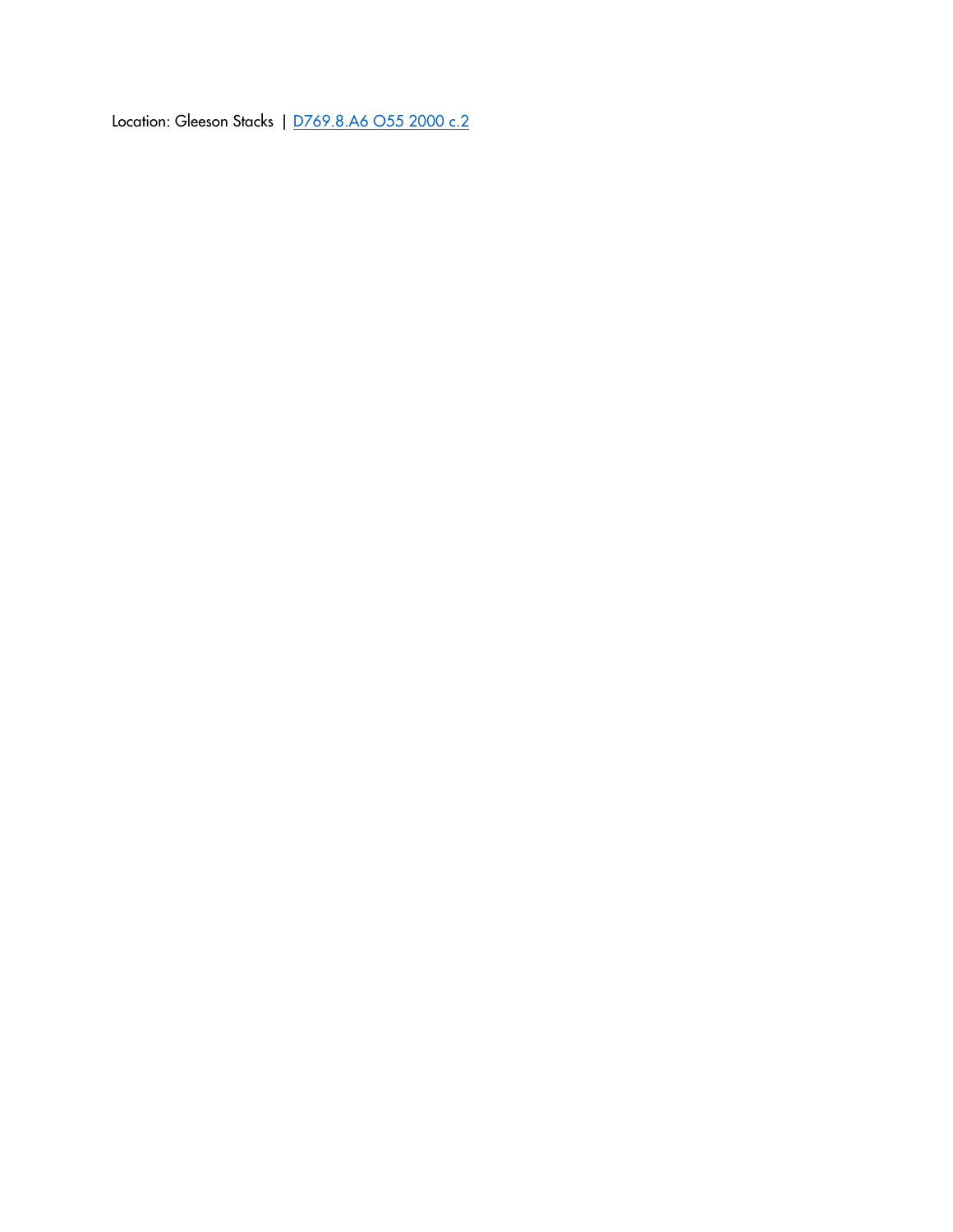## *Turning Japanese: Memoirs of a Sansei*

### by David Mura

 Award-winning poet David Mura's critically acclaimed chronicles how a year in Japan transformed his sense of self and pulled into sharp focus his complicated inheritance.

## Fiction

## *When the Emperor Was Divine*

by Julie Otsuka

 On a sunny day in Berkeley, California, in 1942, a woman sees a sign in a post office window, returns to her home, and matter-of-factly begins to pack her family's possessions. Location: Gleeson Stacks | <u>PS3615.T88 W48 2003</u>

**Poetry** 

 *Topaz: poems*  by Brian Komei Dempster These poems examine the experiences of a Japanese American family separated and incarcerated in World War II prison camps and considers how this incarceration affected the family. The poet will participate in our September 14 event. Location: Gleeson Stacks | PS3604.E4755 T67 2013

# *Out of the Dust : New and Selected Poems*

by Janice Mirikitani

 This fifth book of poems from Mirikitani was written in response to the terrorist attacks on September 11, 2001. Drawing from her own background as a Sansei (third generation) Japanese American, Mirikitani reflects on the many ways we connect through the dust and our ability to rise and renew ourselves from this place. Location: Gleeson Stacks | <u>PS3563.1696 O88 2014</u>

### *Power Made Us Swoon*

by Brynn Saito

 Guided by the character of the Woman Warrior—witty, swift, and ruthless in her wonder—readers of Saito's poetry traverse the terrain of personal and historical memory, including lyrics written from the voice of a stone Location: Gleeson Stacks | Call number to be determined found in a Japanese American internment camp during the wartime incarceration.

### Film/Video

# *Rabbit in The Moon (Emiko Omori, 1999, 85 minutes)*

 Emiko Omori's *Rabbit in the Moon* is a substantial cinematic contribution to the reevaluation of the Japanese American experience during the World War II years. The film continually moves between the tracing of personal memory and the construction of a much-needed revision of the historical record.

# *The Art of Gaman: The Story Behind the Objects* (Rick Quan, 2010, 20 minutes)

 This short documentary film by Rick Quan was a companion piece to the popular exhibition of arts and crafts from the concentration camps that has traveled all over the world in over the past decade.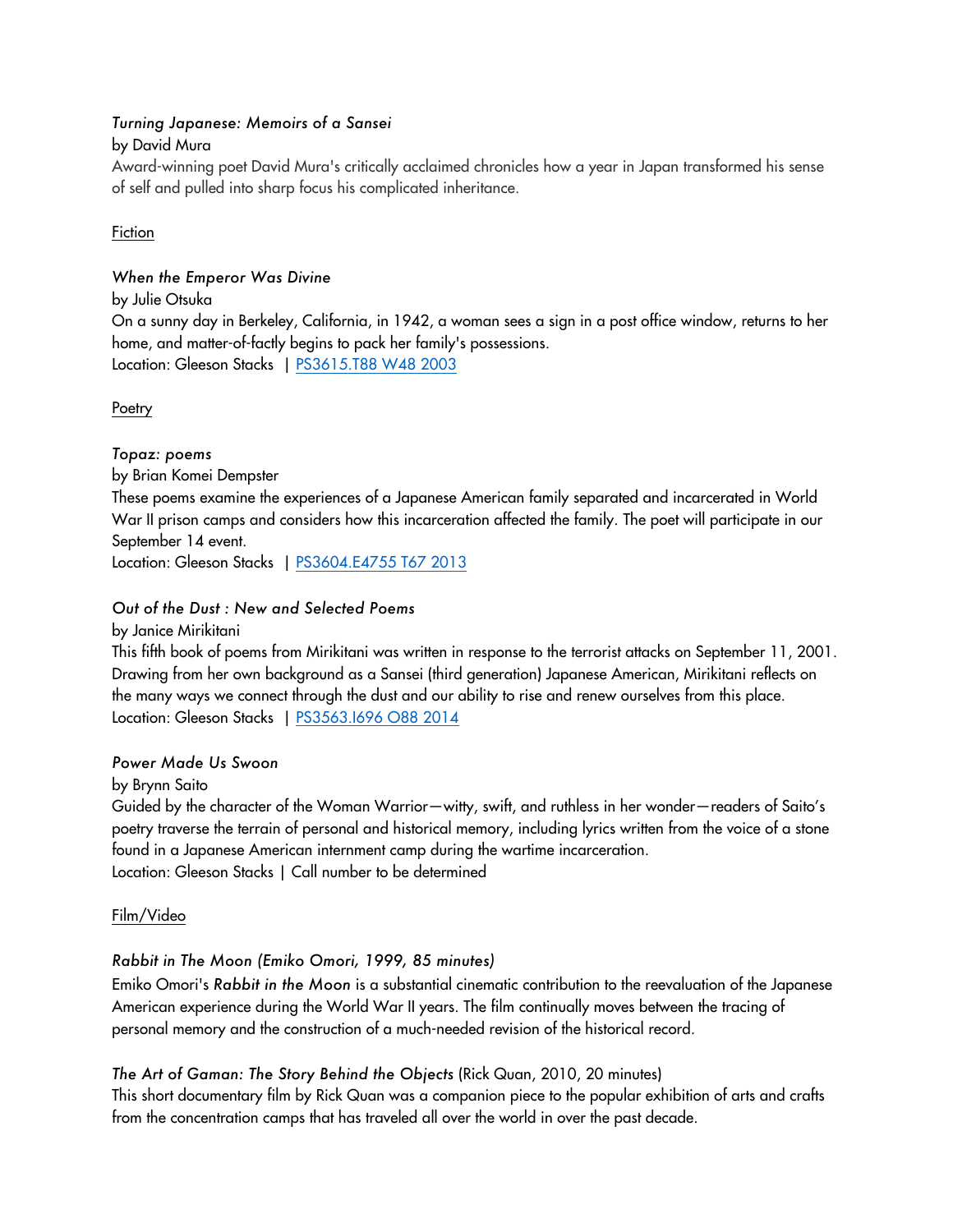*Days of Waiting* (Steven Okazaki, 1991, 28 minutes)

 The story of Estelle Ishigo, one of the few Caucasians interned with Japanese Americans during World War II. The wife of a Japanese American, Ishigo refused to be separated from her husband and was interned along with him. Based on the personal papers of Estelle Ishigo and her novel Lone Heart Mountain.

George Takei: We Are the Humanities (California Humanities, 2016, 4:09 minutes)

 For California Humanities' 40th anniversary, prominent Californians explain what humanities means to them. George Takei, actor, author, director, and activist, recalls his incarceration at Santa Anita and Rohwer, at the age of 5. He references handmade art crafted by his father while in the camps as a symbol of resiliency. https://www.youtube.com/watch?v=9zbevr0Avnk

Yonsei Eyes (Jon Osaki, 2017, 22 minutes)

 A short film about two fourth generation Japanese Americans who embark on a pilgrimage to the site of the Tule Lake Segregation Center.

Link to the trailer: <u>https://vimeo.com/198575075</u> For additional information: http://caamfest.com/2017/films/yonsei-eyes/

# Children

# *My Dog Teny*

My Dog Teny is a true story about a boy and his dog and the friendship that they shared.

# *Fred Korematsu Speaks Up (Fighting for Justice)*

By Laura Atkins and Stan Yogi

 The first book in the Fighting for Justice series Fred Korematsu liked listening to music on the radio, playing tennis, and hanging around with his friends—just like lots of other Americans. Inspired by the award-winning book for adults Wherever There's a Fight, the Fighting for Justice series introduces young readers to real-life heroes and heroines of social progress. The story of Fred Korematsu's fight against discrimination explores the life of one courageous person who made the United States a fairer place for all Americans, and it encourages all of us to speak up for justice.

# Podcasts

Witness: Archives 2012 | Japanese internment https://itunes.apple.com/us/podcast/japanese-internment/id1003007466?i=1000377912968&mt=2

99% Invisible | Manzanar http://99percentinvisible.org/episode/manzanar/

Missed in History

http://www.missedinhistory.com/podcasts/order-9066-japanese-internments-pt1.htm http://www.missedinhistory.com/podcasts/order-9066-japanese-internments-pt2.htm

 The Kitchen Sisters Present Episode 59 | Weenie Royale: The Impact of the Internment on Japanese Internment Cooking

https://itunes.apple.com/us/podcast/59-weenie-royale-impact-internment-on-japaneseamerican/id814067846?i=1000378137414&mt=2